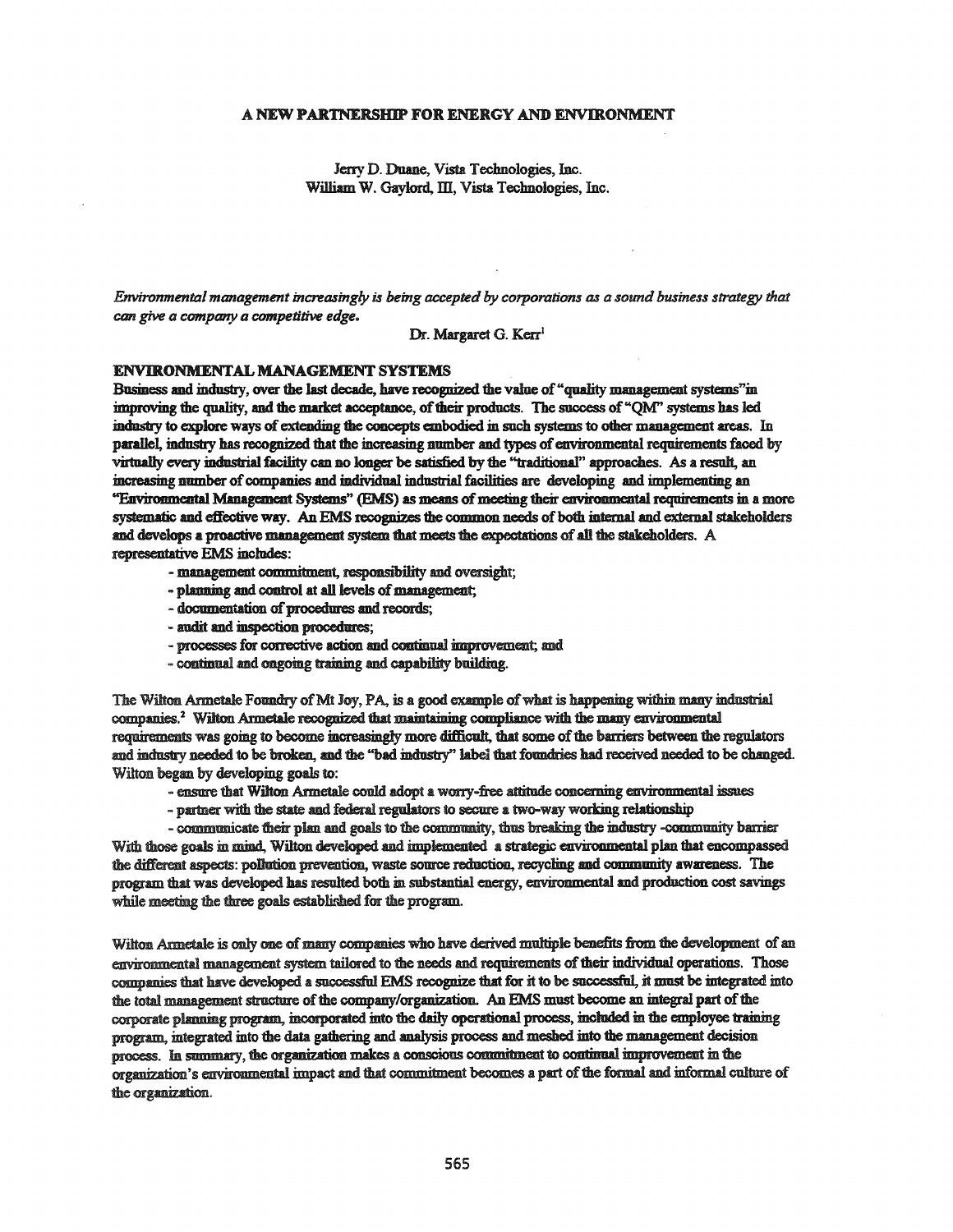# TIlE INTERNATIONAL STANDARD FOR ENVIRONMENTAL MANAGEMENT SYSTEMS

In June 1992, at the U.N. Conference on Environmental Development, the International Standards Organization made a commitment to analyze environmental management practices. Subsequently, ISO formed an ISO Technical Committee (TC 207) to develop standards in the field of environmental management tools and systems. Subsequently, those standards were identified as ISO 14000. Participants from about 120 countries, primarily from the private sector, were involved in the process. In the U.S., the American National Standards Institute (ANS!), the official U.S. representative to the ISO, formed a "TC207 TAG" (Technical Advisory Group) to review the draft standards and develop position papers for the U.S. delegation.

ISO 14000 is contained in a series ofdocuments. ISO 1400I - *System Specification for an Environmenlt'll Management System,* is the basic framework for the Standard and contains the requirements that a:firm must satisfy to become "ISO14000 certified." $3$  All of the other documents in the series are management guidance tools. Those documents are:

| - ISO 14004 -            | Guidelines for use with ISO 14001                                     |
|--------------------------|-----------------------------------------------------------------------|
| - ISO 14010 - 14012      | <b>Guidelines for Environmental Auditing</b>                          |
| $-$ ISO 14020 $-$ 14024  | Guidelines for Environmental Labeling                                 |
| $\sim$ ISO 14031 $\sim$  | Guidelines for Environmental Performance Evaluation                   |
| $\sim$ ISO 14040 - 14043 | <b>Guidelines for Environmental Management</b>                        |
| $-$ ISO 14050 $-$        | <b>Terms and Definitions</b>                                          |
| $-$ ISO 14060 $-$        | Guide for the Inclusion of Environmental Aspects in Product Standards |

The ISO 14000 series provides a structure for integrating an EMS into an organization and it can be used by firms of all sizes and types anywhere in the world. It can be implemented within the whole organization, for all processes at one site, or just for a specific process. It is a structure for developing an environmental management*system.*

ISO 14001, 14004 and 14010-14012 have all been published as final standards. Auditors have been trained and a number of companies have been certified as meeting the specifications contained in 14001. The other guidance documents are in various stages of preparation. Publication dates are projected to range from late 1997 for several of the labeling standards, several of the life cycle assessment documents and the Terms and Definitions document to 1999 for the other documents in the series.<sup>4</sup>

A company can develop and implement an EMS outside the framework ofISO 14000 and some companies have done so. However, most companies have developed their EMS within the ISO 14000 framework even if they have elected not to incur the expense and workload of being "certified." Discussions with a number of company representatives that have developed an EMS following the 14000 framework have stated that although it is not considered to be cost effective to become certified at this time, their companies have developed their systems such that they could be certified if that proves to be advantageous in the future. However, as of April 1997, 14 U.S. facilities, plus two facilities in Canada and one in Mexico have been certified to the international standard. It is believed by most observers that the number of certified facilities will be rather small for a year or so, but as these "early adopters" report their experiences and both the accrediting organizatioos and industrial facilities become more familiar with the requirements of the standard, the number of companies seeking certification will rapidly increase.

#### EMS BENEFITS

The development and implementation of an EMS can provide many benefits to a company including:

- providing a single management system to control data and track corporate euvironmental regulations
- providing a marketing advantage with customers, investors and the community
- assisting in the marketing of "green" products worldwide
- improving the ability to obtain insurance coverage for pollution induced damages
- reducing environmental liability and risk
- bettering the firms image in environmental performance and regulatory compliance
- achieving cost saving in pollution prevention and energy resources.

In summary, a well developed and smoothly operating EMS can be a vital instrument for increasing corporate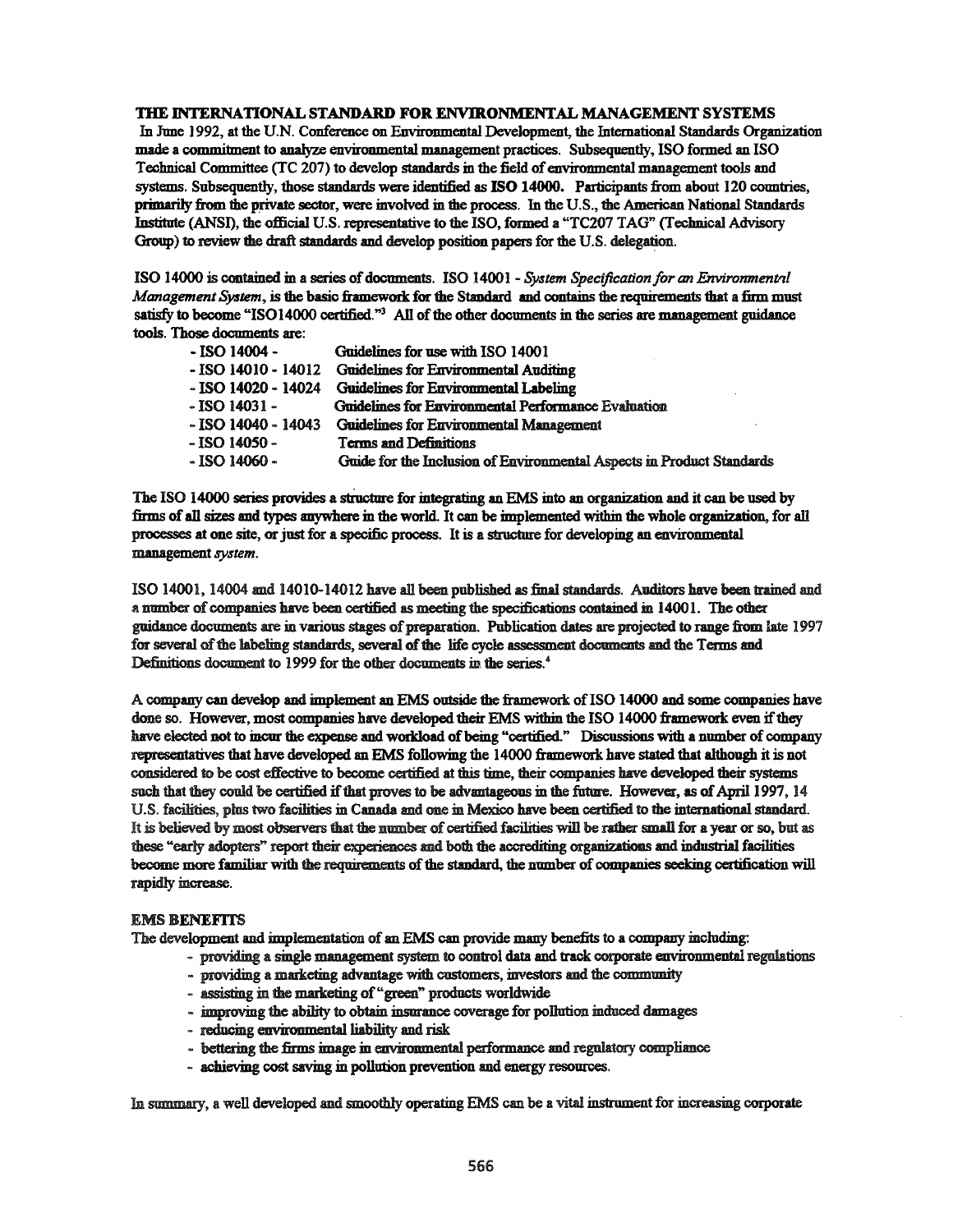accountability both intemally and externally. In addition, some companies who have a major commitment to international trade have an additional impetus for implementing an ISO 14001 EMS. The European Commission has approved ISO 14001 as a means of demonstrating partial compliance with Europe's Eco-Management and Audit Scheme (EMAS).<sup>4</sup> Compliance with EMAS is vital to doing business in most Emopean countries. Thus, U.S. companies wishing to be competitive in those countries can utilize and be accredited under the international standard and be assured that their EMS will be acceptable in the EMAS regulated markets.

## EMS AND INDUSTRIAL ENERGY EFFICIENCY

EMS commits management to take an integrated approach to achieving continuous improvement in the company/facility environmental management program. An "integrated" approach means all pollution media are targeted, all employees are included in the process and all functions in the industrial processfrom planning to shipment are continuously analyzed for possible improvement. In such a system, nearly all energy efficiency improvements, such as systematic maintenance, the installation of new energy efficient and pollution prevention technology in the industrial processes and the use of automated control systemsfor continuous monitoring and control of operating systems will become an integral part of an EMS. Significant resource savings will accrue from those energy efficiency improvements.

The value of an integrated approach to managing the operations of industrial facilities has been illustrated in several different studies.

An integrated approach to looking at a company's production process has been dramatically illustrated by the Industrial Assessment Program (IAP) sponsored by the Department of Energy Office of Industrial Technologies. For many years, the program conducted energy audits for small industrial facilities. Several years ago, the program expanded its audit capability and permitted the participating Centers to perform combined energy and waste management assessments (the term waste management assessment was selected to sharply delineate the assessments from "environmental audits"!). When only energy audits were being conducted, approximately 36% of the recommended improvements were implemented with an average energy cost savings of \$15,000 per year. However, under the indnstrial assessment program the implementation rate for those recommendations considered to be energy related have risen to 46% and the annual average energy cost savings have risen to \$16,300. Further, 39% of the recommended waste management recommendations have been implemented with average annual cost savings of an additional \$22,400.*<sup>S</sup>* Thus, the implemented costsavings are averaging nearly \$49,000 per year. The Industrial Assessment Program has proven that there is a high degree of correlation between energy and environmental management in industrial facilities. Analyzing the two in an integrated way has resulted in substantial savings in each of the individual processes and in total for the industrial facility.

Wilton Armetale Foundry as a result of the analysis performed under their EMS program decided to modify their metal melting practices. At the completion of those process modifications, waste was reduced by 45% and electric energy use was redooed by 33%. Plans are now underway to pmchase high efficiency melting equipment which will reduce electricity use by another 40%. Continuing analysis also indicated that part of the waste product might be usable by another industrial facility. Negotiations have now been completed with that facility which will result in further 20% rednction in waste going to a landfilL Wilton also discovered that water recycling, which was initiated as a pollution prevention measure, has resulted in savings in the energy used in the finishing process. Data is now being gathered to quantify those savings. Further, Wilton determined, through the analysis conducted under the EMS program, that other energy savings, particolarly electrical energy saving could be achieved in both the foundry and office buildings. Various energy efficiency improvements have been made or are plamed in conjunction with other projects.<sup>6</sup>

Boyd, McCllelland, et al, (1996) report that in their study of integrated paper plants (ie, plants where on-site raw material is converted to a final product) environmental compliance and productivity/capacity expansion are far ahead ofenergy efficiency in competition for mvestment funds. However, those plants that were considered to be "best practice" paper plants (ie, those plants where there was a systematic approach to determining operational requirements md <sup>a</sup> commitment to continuousimprovement) me obtained <sup>a</sup> distinct production advantage over non best practice plants in that the best practice plants had a 12% lower fossil-fuel intensity and used 80% less purchased electricity than non best practice plants.<sup>7</sup>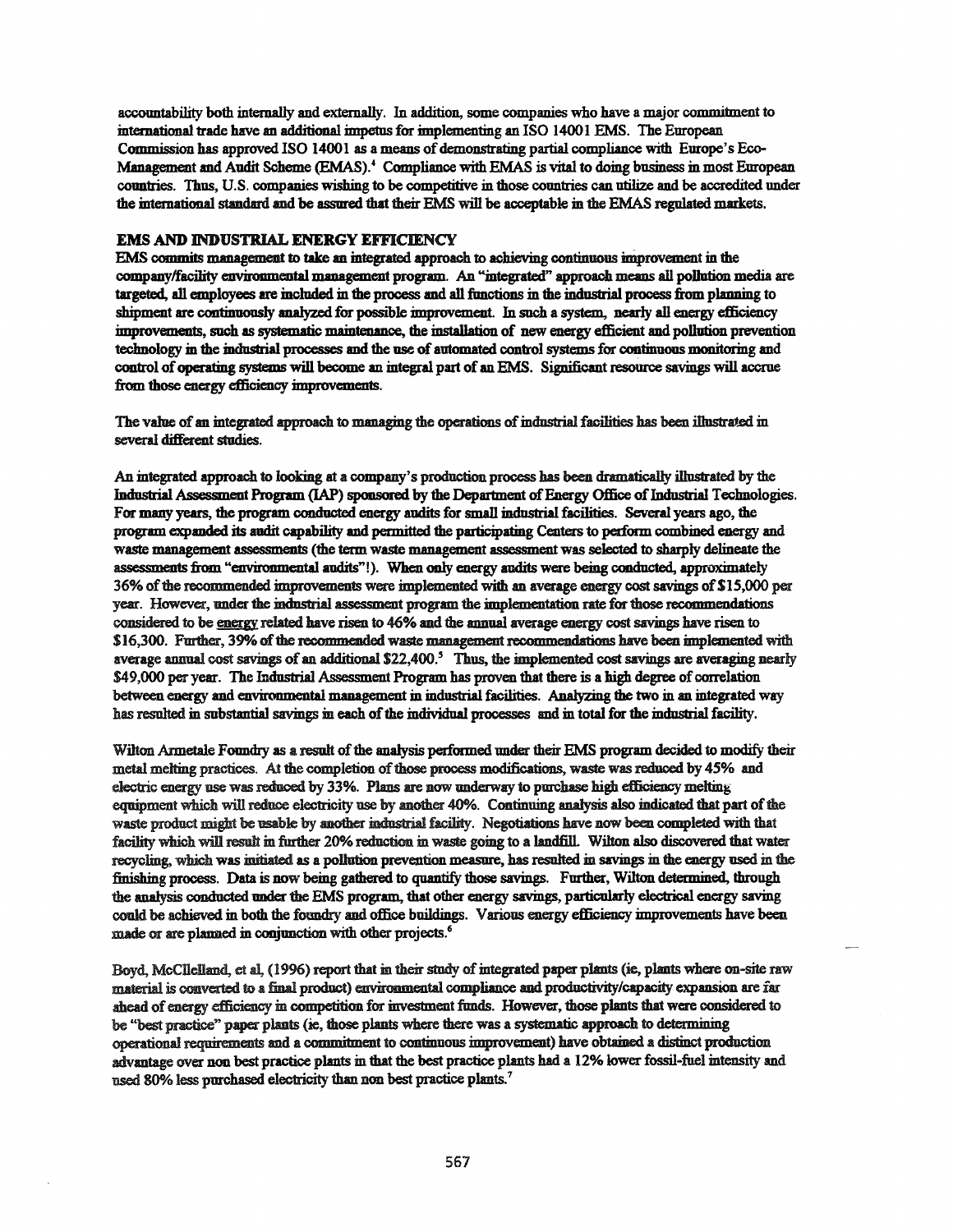The symbiosis between improved industrial energy efficiency and industrial pollution prevention is becoming more evident as companies and industrial facilities tmn their attention from merely conforming to environmental regulations to the development of a management system that moves beyond mere compliance and seeks to continually improve resomce management, production efficiency and environmental emissions. Not only is this systematic management approach being taken by individual companies but whole industrial sectors are beginning to take a more holistic approach. For example, the DOE Office of Industrial Technologies is facilitating the development of "Industries of the Future" with each of the major energy consuming industrial sectors. The "industry visions" vary from industry to industry, but a review of their vision statements reveals that they understand the importance of looking at the total industrial process. The *glass industry* vision contains the following goals: reduce production costs 20% below 1995 levels: reduce process energy use by 50%; and reduce air/water emissions by 20%. The *metal casting* industry vision cites among their objectives: develop advanced manufacturing technologies to increase productivity 15%, reduce lead times 50%, reduce energy consumption by 3-5%; and develop environmental technologies that will achieve 100% pre and post consumer recycling. The *steel* industry vision, in identifying major challenges and barriers, states that: "the pressure to improve environmental performance will remain a competitive challenge ...; the industry will remain energy and resource intensive and vulnerable to volatile energy prices ...; pressure to reduce solid waste, maximize resources and increase recycling must be factored in . . . " The *forest products* industry recognizes the interrelationships in the pulp and paper production process by stating that of the six areas most critical to the industry, four of them (energy performance, environmental performance, recycling and sensors and controls) are part of the industrial process. In order to meet the needs of those critical areas, they established as two of their five primary goals: "to be capable of meeting demanding environmental requirements without the predicted increases in capital expenditures. operating costs. and energy consumption. And "to continue the significant progress in building energy self-sufficiency ..." Similarly, the *aluminum* industry stated that to meet the goals established for the industry, the industry will need to maintain scientific and engineering leadership in the six areas of: energy efficiency, manufacturing processes and technologies, ecological sustainability, enabling technologies, information technologies and computational materials. All of those areas are integral parts of the manufacturing process and all related one to another.

Each industry. in a slightly different way. has recognized the interrelationships among and between resources. production, and environmental management. Their key strategies call for an integrated approach to achieving their long range vision. $<sup>8</sup>$ </sup>

The foregoing examples illustrate that many industrial sites, companies, and whole industrial sectors are actively involved in improving their total efficiency. And as a part of that process, industrial energy efficiency and environmental issues are being evaluated in a more comprehensive and complementary manner. Bat. more can be done. Industrial energy efficiency professionals should be aware of. and promote. many and diverse approaches to increasing plant efficiencies and reducing emissions.

### POTENTIAL PROGRAM LINKAGES

One of the initiatives which offers an opportunity for synergism is the EPA-sponsored Brownfields Redevelopment program. "Brownfields" are idle, or underutilized industrial and commercial sites where expansion or redevelopment is complicated by real or perceived environmental contamination. There are approximately 425,000 such sites in the U.S. The EPA Brownfields program is directed toward revitalizing those contaminated properties and to bring life and economic vitality back to the site or community. There are many facets to, and many arguments concerning, the Brownfields program but one of the prime concerns is that the businesses planning to develop the Brownfields sites do not add to the site contamination. The development and use of an EMS by the new occupant/operator would provide assurance that the site would aclrieve a level of environmental performance beyond "mere compliance" with minimum regulatory requirements and reduce their environmental risk exposure. Eqnally important. the EMS process ofcontinual analysis. planning. feedback and improvement would ensure that other efficiencies in areas such as resource management, energy use and process operations are achieved. Properly administered, a Brownfields redevelopment program with an ISO 14000 type EMS component, would fulfill many of the objectives set out for the program.<sup>9</sup>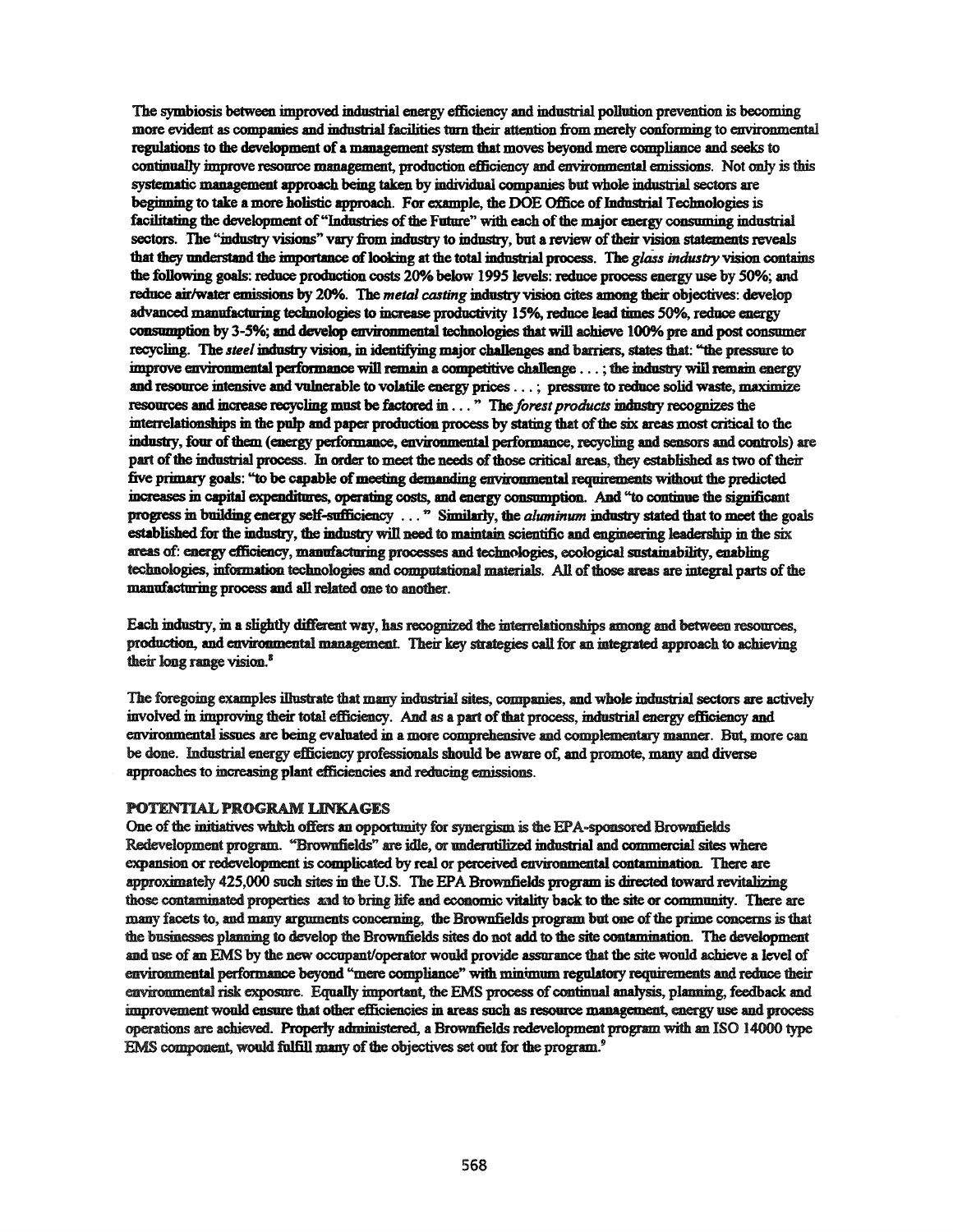Another program that shares many of the concepts and basic premises of an industrial EMS program is the Eco--Industrial Park (EIP) concept. In both programs, the site is looked upon as an integrated and holistic facility. "The design of the EIP will emphasize waste minimization, conservation of energy, and maximum use of the most environmentally friendly materials in the construction and gperation ofthe facilities. Internal engineering and operational standards will demonstrate best environmental practice in energy use, solid waste reduction and water management. Resource and energy use will be mapped."<sup>10</sup> Although slightly different terminology is used, it is clear that the process and the end result of an industrial facility EMS and the establishment of an EIP have the same goal. That is, to develop and implement a program where best management practices are exercised., personnel at all levels are mvolved and there is a commitment to continuous improvement in all operations of the facility.

ME. Porter and C.L. van der Linde have also recognized the interrelationship between energy and the environment, but they have taken a slightly different approach. Instead of leaving it up to industry to work within the framework of present environmental regulations, they argue that well designed regulations can lead industry to develop innovative approaches that result in both productivity improvements and emission that meet or exceed the environmental requirements.<sup>11</sup> Similarly, if regulators provide those companies or facilities that have well developed and smoothly running EMS programs some flexibility in determining how emission standards are met, then the result will likely be increased energy and production efficiencies as well as reduced emissions

Researchers can also benefit from the widespread utilization of an EMS. It is well recognized that new technologies are developed as a direct result of operational identification of a function that could be performed in a better way. It is suggested that under the continuing analysis and improvement regime required under an EMS, there will be an increased demand for new and improved technologies. The resnh could be both a better system offeedback to the researcher that a new technology or process is needed and an improved communication channel for the researcher to present the results of the research efforts.

### **CONCLUSION**

As demonstrated throughout this paper, the old axiom that the whole is greater than the smn ofits parts can be equally applied to relationship between energy efficiency and environmental management. It has been demonstrated in different programs, different industries and different facilities that when an industrial facility is viewed as integrated system, the interrelationships of the various components of the system can be readily identified making it much easier to justify cost-effective improvements that provide benefits to several or more elements of the system. Boyd, McClellan, et al, in their study of integrated paper and steel mills draw the conclusion that "To the extent environmental and energy policiesfocus more broadly on increasing production efficiency md achieving more 'win - win' solutions, then the capital constraints associated with pollution abatement and capital rationing may be less important."12 A more broadly stated corollary could be postulated as follows: Environmental and energy policies should focus on encouraging, promoting and supporting the analyses, actions, and total commitment called for in the development, implementation and aggressive maintenance of an *environmental management system*. The result would be a "win - win" situation that would have multiple benefits: decreased production (including energy) cost, decreased emissions, m increase in competitiveness, and a more positive image with both customers and the community.

In that scenario, the tensions between the advocates of the various disciplines and technologies would no longer need to justify their needs in competition with the others. Rather, both energy efficiency experts and environmental supporters can work together to facilitate more synergistic environmental and energy efficiency policies and procedures that would provide benefits and rewards to both.